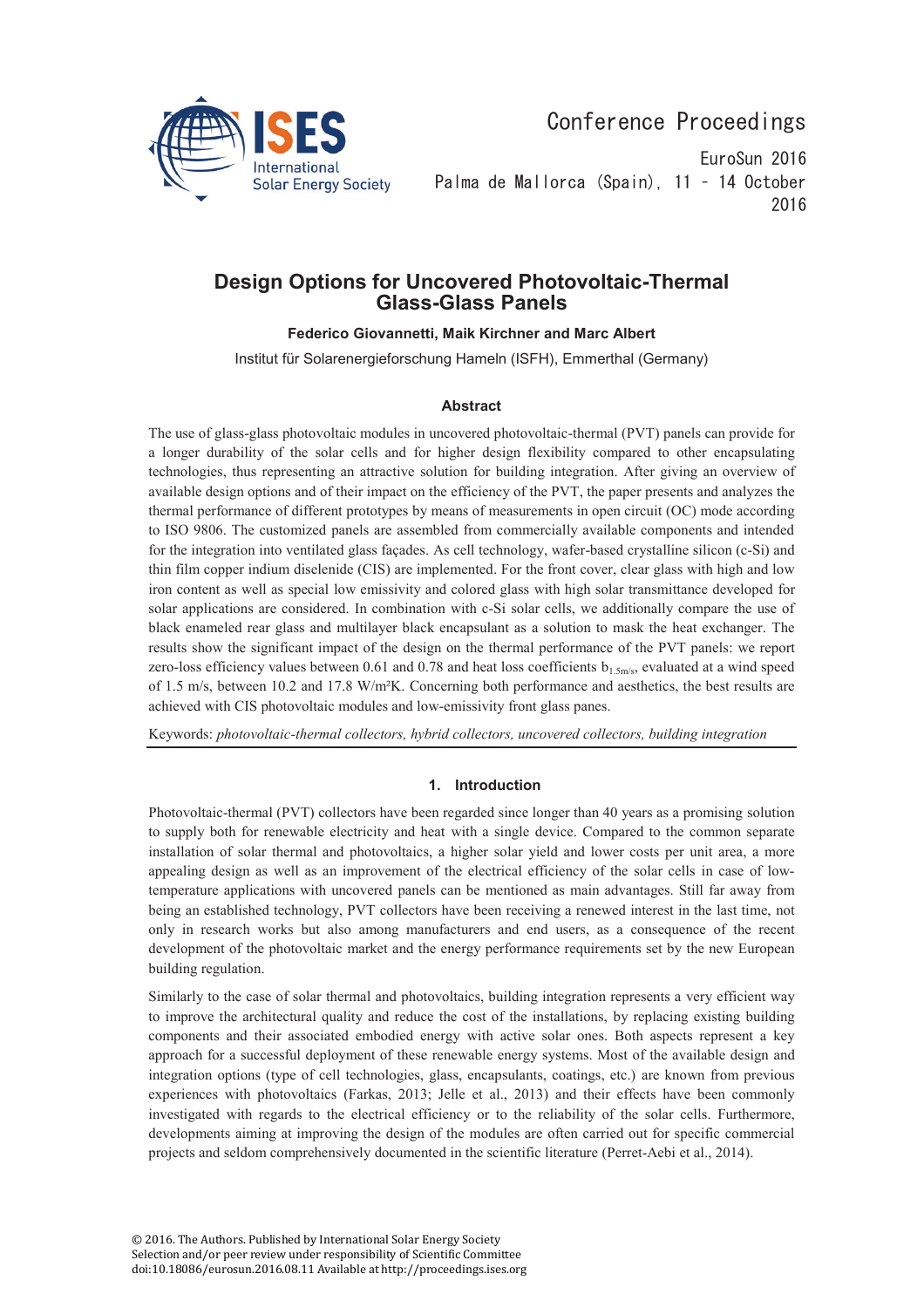| <b>Nomenclature</b> |                                                  |                                     |
|---------------------|--------------------------------------------------|-------------------------------------|
| $b_{1.5m/s}$        | collector heat loss coefficient at $w = 1.5$ m/s | $\left[\text{W/m}^2\text{K}\right]$ |
| G                   | hemispherical solar irradiance                   | $\left[\text{W/m}^2\right]$         |
| $G^"$               | net irradiance                                   | $\left\lceil W/m^2 \right\rceil$    |
| $T_{a}$             | ambient temperature                              | $\lceil$ °C]                        |
| $T_m$               | mean fluid temperature                           | $\lceil$ °C]                        |
| W                   | wind speed                                       | $\lceil m/s \rceil$                 |
| $\alpha$            | solar absorptance                                | $\lceil - \rceil$                   |
| $\gamma$            | temperature coefficient of the maximum power     | [%K]                                |
| η                   | thermal efficiency                               | $\lceil - \rceil$                   |
| $\eta_0$            | zero-loss thermal efficiency                     | l - l                               |
| $\eta_{el}$         | electrical efficiency                            | $\lceil\% \rceil$                   |
| ε                   | thermal emittance                                | l - I                               |
| τ                   | solar transmittance                              | l - I                               |

In the framework of a current research project we have been investigating the design and the integration of uncovered liquid-based glass-glass PVT panels into ventilated glass façades (s. Figure 1). The specific façade system consists of vertical aluminum profiles screwed to the main bearing wall and equipped with clip fasteners able to support glass claddings with different thickness, size and geometry and, thus, best suitable also for PV and PVT panels.

The glass-glass encapsulating technology can generally provide for a longer service life of the solar cells thanks to the higher mechanical durability and the improved degradation behavior, thus representing a reliable choice if combined with an additional heat exchanger as for photovoltaic-thermal applications. The wider range of design options makes it furthermore an attractive and flexible solution for building integration. As drawbacks, higher costs and a higher thermal resistance due to additional rear glass have to be taken into considerations if compared to the common use of thin plastic backsheets or to the direct lamination of the PV cells on the heat exchanger, a manufacturing approach already tested in previous research works (Rockendorf et al., 1999; Dupeyrat et al., 2010; Matuska et al. 2015).



**Fig. 1: Examples of ventilated glass façades with common glass panels (left, source: Konvortec) and PV panels (center, source: Konvortec) as well as schematic representation of the ventilated façade with glass-glass PVT panels under development (right)**

After giving an overview of relevant design options for glass-glass PVT panels and analyzing their correspondent impact on the collector performance, the work presents and discusses selected results of thermal efficiency measurements on different large-sized prototypes, assembled on the basis of commercially available components.

# **2. Overview of design options**

Liquid-based, uncovered glass-glass PVT panels basically result from the combination of a glass-glass PVmodule and a heat exchanger, which can be connected to each other by using different mechanical or/and adhesive fixings. This section briefly describes the single components of PVT panels, mainly considering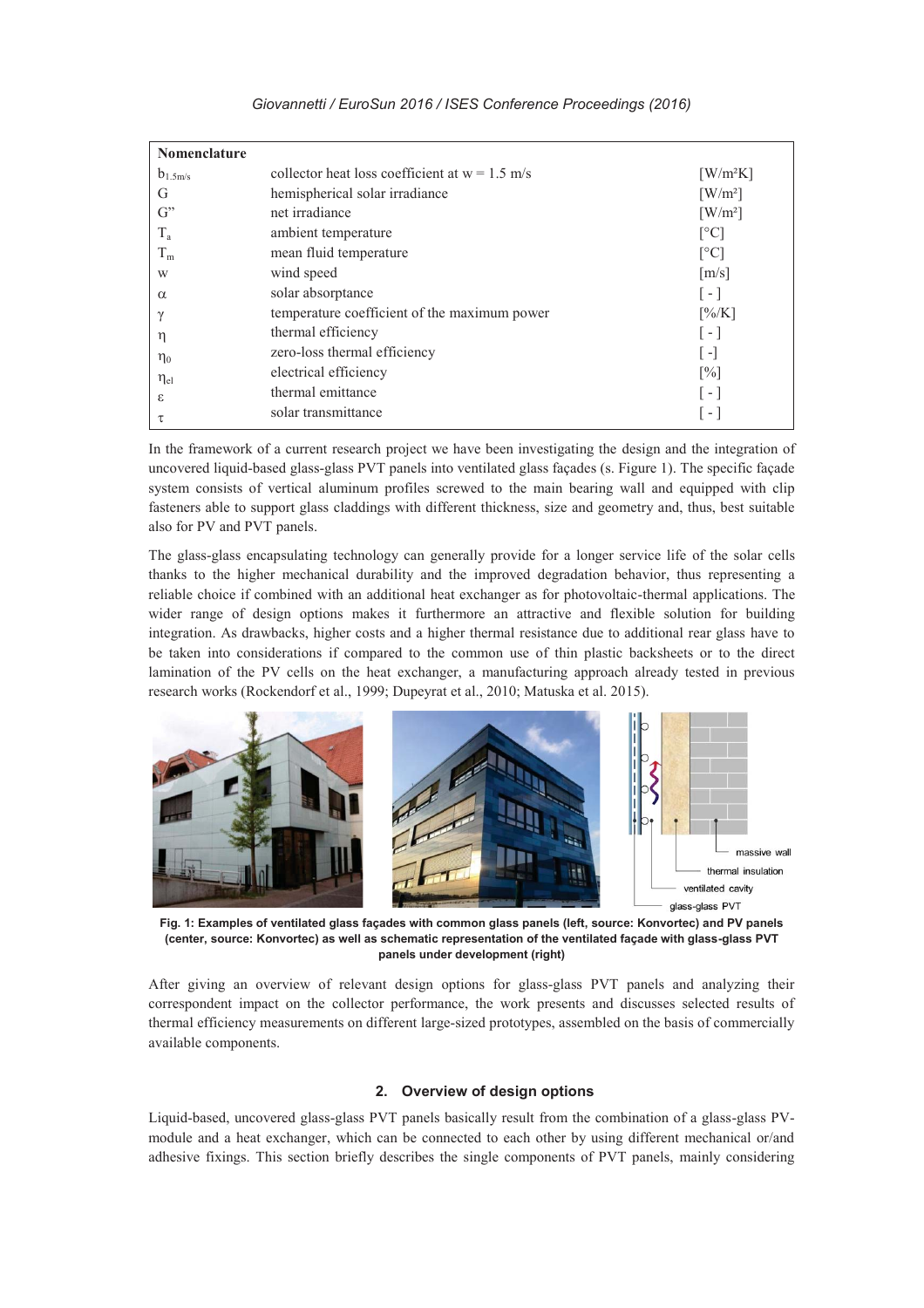commercial products and focusing on the influence of possible design configurations on the thermal efficiency of the panels.

#### *2.1. Solar cell technology*

Solar cells represent the core of PVT panels and can have a strong impact both on their energy performance and their design. They are basically distinguished in wafer-based silicon and thin film cells; under this last category amorphous silicon (a-Si), cadmium telluride (CdTe), copper indium diselenide (CIS) and copper indium gallium selenide (CIGS) are the most common and commercially relevant ones. Due to the different manufacturing processes implemented, the choice of a specific technology also affects the module assembly itself, i.e. the number and type of components used, as shown in Figure 2.



**Fig. 2: Design of glass-glass photovoltaic modules for wafer-based (left) and thin film (center, right) solar cells** 

The photovoltaic performance is commonly characterized by the electrical efficiency  $\eta_{el}$  measured under standard conditions STC (irradiance: 1000 W/m<sup>2</sup>; spectrum: air mass AM 1.5; module temperature: 25°C). In commercially available PV modules it ranges between 10% (a-Si) and 16% (CdTe or CIGS) for thin films and between 16% (polycrystalline) and 20% (monocrystalline) for wafer-based silicon cells (Fraunhofer ISE, 2015). The electrical efficiency exhibits a significant temperature dependent behavior. The temperature coefficient γ, which describes the relative change of the power output of the module in  $\frac{1}{\sqrt{K}}$  compared to measurements under standard conditions, roughly varies from - 0.45%/K (c-Si) to - 0.20%/K (CdTe). A lower coefficient is generally considered a negative property for common PV installations, as it can lead to lower energy production under operation. In typical applications with uncovered PVT panels, such as solar assisted heat pump systems, on the contrary, it can even be energetically advantageous, as the solar cells usually operate at temperatures below 25°C.



**Fig. 3: Relative spectral response (left, data provided by manufacturers) and spectral reflectance (right, ISFH measurements) of PV modules based on different solar cell technologies.**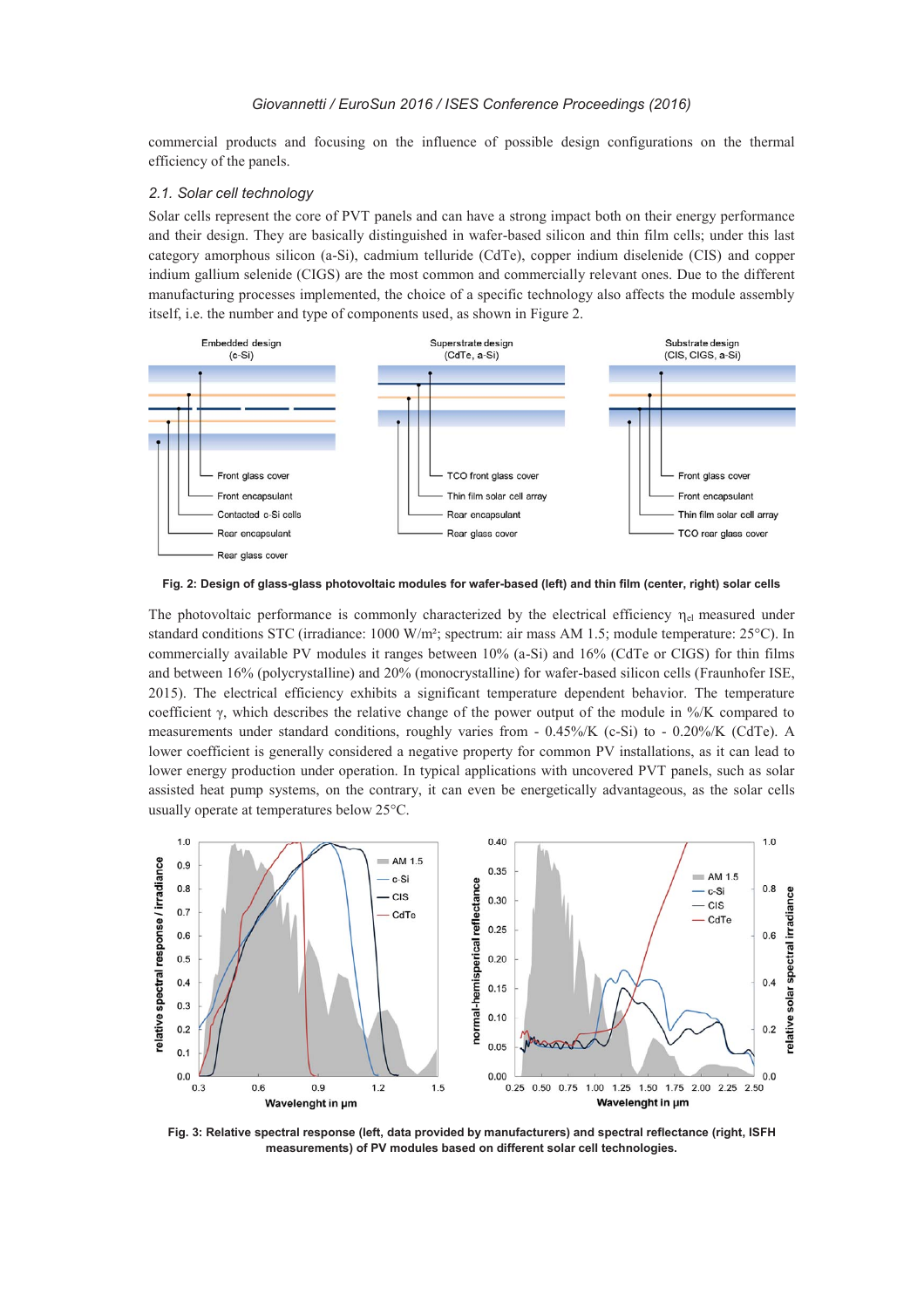To assess the impact of the PV cell as well as of other module components on the thermal performance of the PVT collector, more detailed data than the electrical efficiency are required: the spectral optical properties over the whole solar wavelength range and the spectral response of the PV module, describing the amount of current coming out of the device per incoming photon of a given energy and wavelength (or alternatively the quantum efficiency). Figure 3 compares exemplarily spectral response and reflectance of three PV modules based on different cell technologies. The modules' data were provided by manufacturers, the optical measurements were carried out at ISFH with a commercial double-beam spectrometer equipped with an integrating sphere.

The graphs show the different wavelength dependent behavior of the technologies especially in the nearinfrared range, which has to be considered if combining the cells with spectral selective front covers or encapsulants. The reflectance measurements report otherwise similarly low integral values, ranging between 0.09 and 0.06, thus proving their suitability for the use as solar thermal absorbers.

The choice of a defined cell technology can also significantly influence the color and the final aspect of the module, thus playing an important role for building integration. Wafer-based silicon cells are typically available in dark blue or black and feature a homogenous or non-homogenous appearance, depending on the crystalline structure of the cell itself (mono or poly). The color is determined by the material and by the antireflective coating, which is usually optimized to achieve maximum electrical power under solar irradiation. Many research works have addressed the manufacturing of colored cells with low power losses by tuning the antireflective coating (Selj et. al., 2011; Chen et. al., 2012; Vogt et al., 2015) and several commercial products developed for building integration are already available on the market in different colors (green, red, etc., s. Figure 4). Beside the color, the shape and size of the cell still remain a limiting factor for the module design, affecting both its characteristic patterned appearance and its geometry.

Due to the specific manufacturing process, thin film technology presents a much more homogenous aspect and enables a customized and very flexible dimensioning of the modules, which make them more attractive as components of the building envelope. The cells are generally matt black, blue or brown. Different grades of transparency can be achieved by reducing the cell thickness and/or by removing small areas of the cell with laser treatment, which implies a correspondent efficiency loss. The combination of semitransparent cells with colored rear glass panes or films significantly extends the design options of this technology as shown in Section 2.3.



**Fig. 4: Typical appearance of wafer-based c-Si and thin film cells. Left: common monocrystalline c-Si cell; center: colored mono- and polycrystalline c-Si cells (source: Loft Solar Corporation); right: CIGS cell** 

Reliability of solar cells is finally a complex and crucial aspect to be considered in the development of PVT panels, which is not specifically addressed by the present work. Manufacturers of photovoltaic modules generally guarantee 90% and 80% of the performance (power output) after 10 years and 25 years operation respectively, independently from the cell technology used. The operation in PVT systems can primarily lead to higher mechanical and thermomechanical stress, depending on the heat exchanger and bonding technology chosen. Comparative investigations on long-term reliability of PVT panels are not known to the authors. Degradation mechanisms and behavior of different PV modules are on the contrary well documented in the literature, for example in a recent work by Jordan et al. (2016).

#### *2.2. Front and rear cover glass*

The front cover of glass-glass PVT modules should provide for high mechanical stability and low optical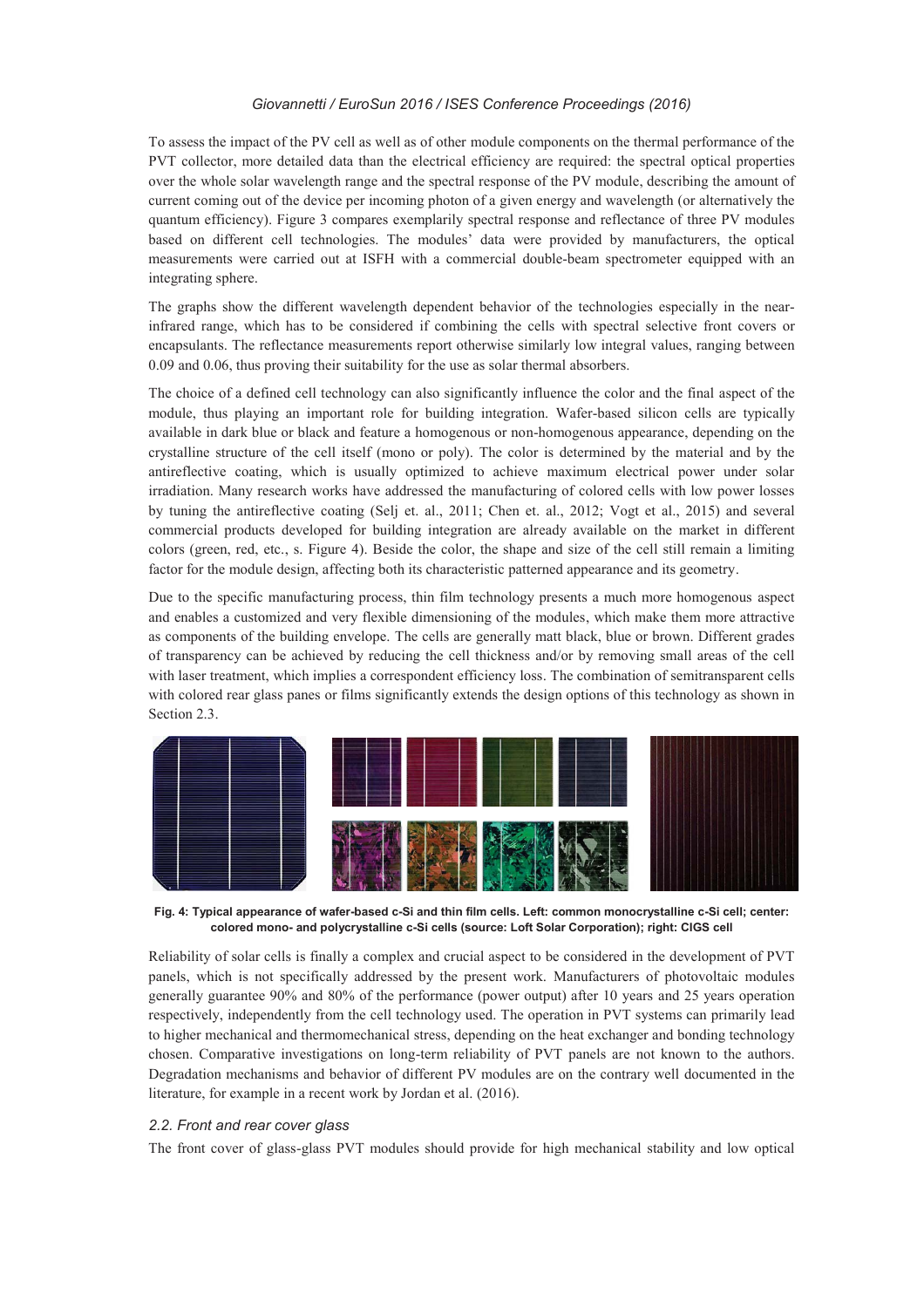losses. In case of PV modules with superstrate design (s. Figure 2), it also represents the substrate for the deposition of the thin film cell array. Tempered, soda-lime glass panes with a thickness of 3 to 4 mm and low-iron content are generally used both for photovoltaic and solar thermal applications (s. Figure 5). The impact of the iron content (mainly  $Fe_2O_3$ ) on the PVT module performance depends on the spectral sensitivity of the considered cell technology and on the referred spectral range, as explained in section 2.2. For monocrystalline c-Si modules a power output decrease between 1% (Fe<sub>2</sub>O<sub>3</sub> = 0.1 %) and 10% (Fe<sub>2</sub>O<sub>3</sub> = 1‰) compared to an ideal iron-free glass is reported for commercially available 3.2 mm samples in a recent work (Vogt et al, 2015). The thermal efficiency of uncovered PVT is less influenced by the iron content of the glass, as part of the solar radiation absorbed in the glass bulk is transferred by thermal conduction to the fluid and contributes as secondary heat gain to an increase of the conversion factor  $\eta_0$ .

To further reduce the optical losses of solar modules antireflective coatings are commonly deposited on the external surface of the front cover of premium products. In most cases porous  $SiO<sub>2</sub>$  layer stacks are used, which can improve the efficiency of photovoltaic and thermal collectors by about 0.02 for each side.

Aiming at improving the thermal performance of PVT collectors, the use of low emissivity, high transmittance coatings to reduce the radiative heat losses represents an additional option. This approach has been already investigated in previous works for different kind of flat plate collectors (Giovannetti et al., 2014) as well as for covered PVT (Lemmle et al. 2016). To minimize the optical losses and ensure long-time reliability in uncovered collectors coatings based on metal oxides (e.g. indium, tin or zinc) are suggested. The impact of the low-e coating for low-temperature applications is strongly dependent on the specific heating system design and on the operation mode: if the collector is working as heat exchanger below ambient temperature, the use of the coating can even lead to a lower performance if compared with nonselective panels.



**Fig. 5: Examples of front glass for solar applications. Left: clear glass with different iron content (source: Euroglas); center: textured clear glass (source: Interfloat Corporation); right: colored glass with high solar transmittance (source: Swissinso)** 

For architectural purpose, the use of colored or patterned glass is of high interest: most of the available products exhibit a considerably lower transmittance compared to common covers (in best case about -10%). Special spectrally selective coatings for solar glazing with improved optical properties were developed at the École polytechnique fédérale de Lausanne (EPFL) and are now manufactured by the Swiss company Swissinso (Schüler et al., 2005; Swissinso, 2016). These interference thin films can reflect a very small selected portion of the visible spectrum while letting the rest of the energy pass through. The glass panes are supplied in several colors, which according to manufacturers' data reduce the performance of thermal collectors by approximately 1% (grey) to 4% (yellow) and of photovoltaics by 2% to 6% (Swissinso, 2016). An additional light diffusing layer, achieved by etching the outside surface of the glass makes it possible to completely hide the absorber and obtain stable quality colors (s. Figure 5). Independently from the coloration, textured glasses and acid etching treatments are since long in use for solar applications with the aim of partially masking the solar absorber or the solar cells and improve the module appearance.

Rear cover glass is used similarly to front glass to ensure the durability of the glass-glass PV-modules and represents in case of PV modules with substrate design (CIS, CIGS or a-Si) the substrate for the cell deposition. The optical properties as well as the aesthetics play a role only in combination with wafer-based silicon or with semitransparent thin film cells. Colors or patterns can in these cases be used to hide the heat exchanger and better match the façade design, while affecting the solar absorptance of the glass and, thus, the thermal performance of the PVT panels.

# *2.3. Encapsulants*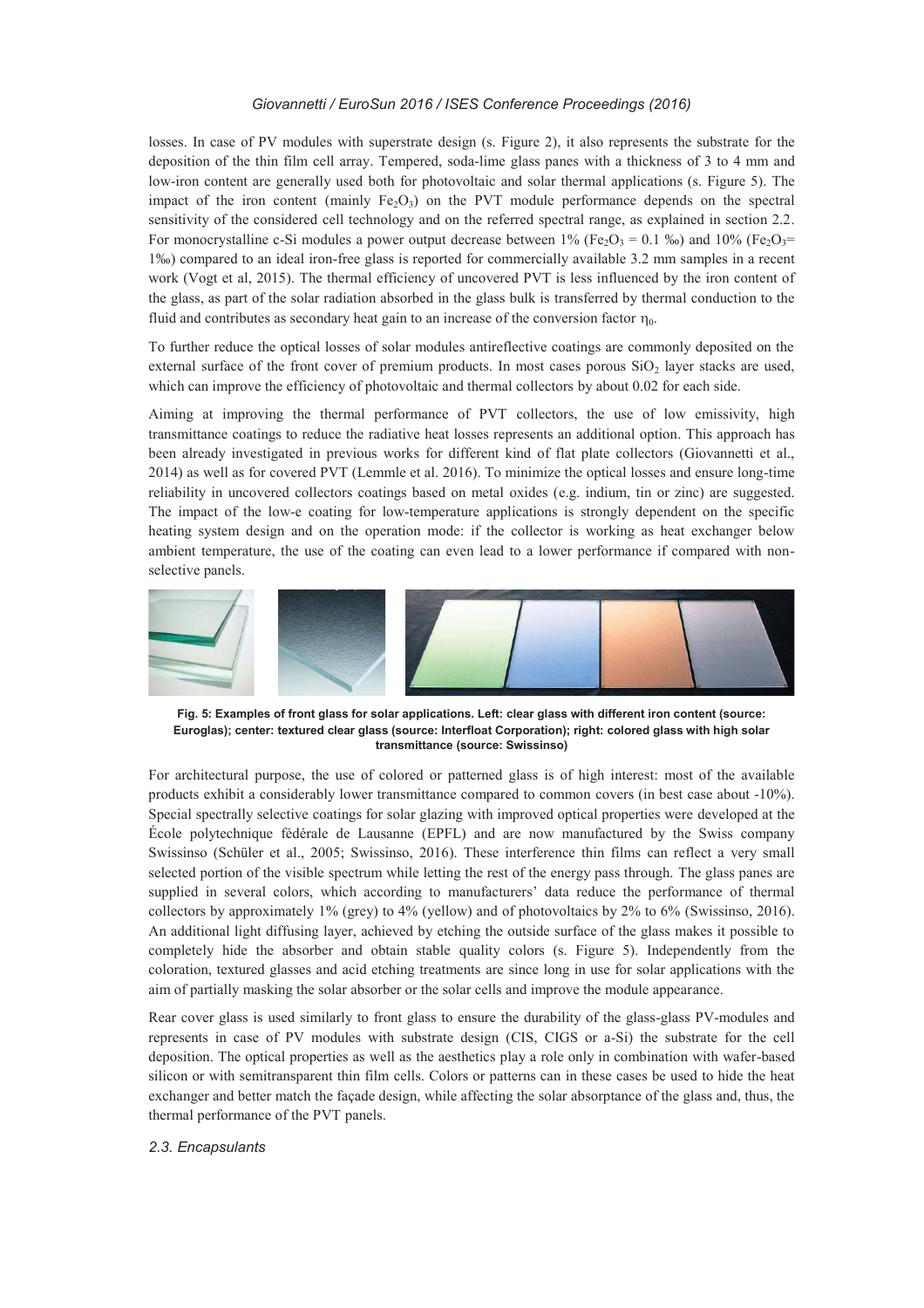Encapsulants are primarily used in glass-glass PV modules to embed the solar cells between the glass panes and protect them from environmental stress. To provide for high performance and long-term durability several requirements have to be fulfilled, such as optical transparency, mechanical adhesion, electrical isolation, resistance to UV radiation, temperature and moisture penetration. For aesthetical purposes, colored or patterned encapsulants are also available on the market. These products are mainly combined with waferbased silicon or semitransparent thin film cells in building integrated photovoltaics (Perret-Aebi et al., 2014) as shown in Figure 6 and can be similarly implemented in PVT panels to hide the heat exchanger. As for the glass panes, different colors result from different optical properties and can thus affect the energy efficiency of the panel.

Concerning the typical materials, ethylene vinyl acetate (EVA) represents today the most common choice for photovoltaics, thanks to its high transmittance, good durability but especially low cost. EVA films are transparent, white or black and supplied in different thickness. Silicon-, polyefine- or ionomer-based films offer alternative solutions for EVA products and exhibit even better optical performance and weatherability. Due to their higher costs, they haven't been able to gain a significant market share so far. The use of colored silicon films for solar energy applications is documented in recent research activities (Vogt et al., 2015). Finally polyvinylbutyral (PVB), commonly known as interlayer in laminated safety glass is also implemented as encapsulant material. These films are manufactured in many different colors, thus representing an attractive option for architectural applications. Furthermore, according to the current European building regulation PVB is the only material that can be integrated into façades without a special construction permit, which explains its prevalent use in building integrated photovoltaics. As relevant drawbacks, it exhibits inferior performance and durability if compared to the previously mentioned products.



**Fig. 6: Colored solutions developed for building integrated photovoltaics: Left: thin film PV with rear encapsulant as roof tile (source: NexPower). Center/right: Samples of modules with white and colored multilayer front encapsulants (source: Solaxxes)** 

Additionally to these standard encapsulants, special multilayer solutions embedding interference filters for tuning the color of the modules have been recently introduced to the PV market, on the basis of the research work carried out at the EPFL and at the Centre Suisse d'Electronique et Microtechnique (Perret-Aebi et al., 2015): deposited on microstructured films, these filters can selectively scatter visible light while transmitting infrared radiation, thus enabling the manufacture of perfectly homogenous colored and even white modules (Figure 6). Combined with heterojunction c-Si cells, which are particularly sensitive in the IR range, electrical power losses by about 40% were measured for white samples. For PVT applications also a significant decrease in thermal efficiency is expected.

#### *2.4. Heat exchanger*

Aim of the heat exchanger in PVT panels is to efficiently transfer the solar energy absorbed in the PV module to the fluid. For the challenging design two main aspects have to be taken into consideration: the low thermal conductivity of glass ( $\lambda = 0.8 \div 1.0 \text{ W/m*K}$ ), which requires a large contact area between the heat exchanger and the rear pane of the PV module in order to provide for a reasonable internal heat transfer coefficient; the combination of components consisting of different materials, which on the other side calls for an appropriate solution able to avoid critical thermo-mechanical stress under typical operation, and over the service life of the panels. One approach is to use materials for the heat exchanger exhibiting mechanical properties similar to those of glass as well as a suitable geometrical configuration. A second approach is to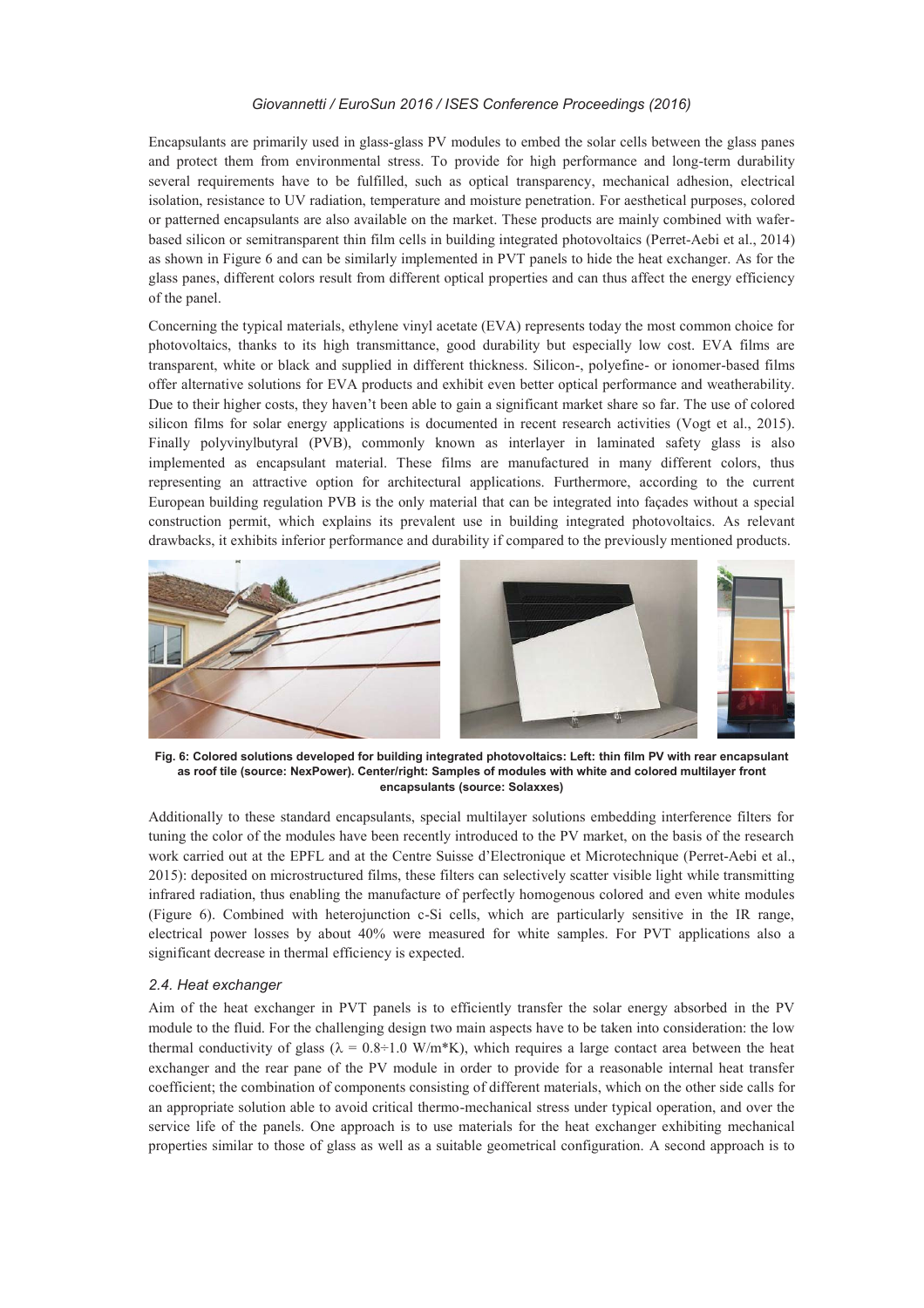fix the heat exchanger to the PV module in a way that can tolerate and/or compensate the different thermomechanical behavior of the components. Commercially available products adopt for the heat exchanger materials (copper, aluminum, steel and plastics) and assemblies (sheet-and-tube, roll-bond, etc.) common in solar thermal collectors as well as customized designs (s. Figure 7). For the fixing, mechanical or adhesive solutions are used (Brotje et al., 2016).



**Fig. 7: Examples of heat exchangers used in commercially available uncovered PVT-panels (sources from left to right: Fototherm, AnafSolar, DualSun, Poly Solar Solutions, CGA Technologies)** 

# **3. Experimental investigations**

Our investigations focused on the thermal performance of different photovoltaic-thermal glass-glass modules. This section presents the selected assemblies as well as the details of the efficiency measurements.

## *3.1. PVT-panel design*

Module type

The prototype panels were manufactured on the basis of commercially available components. Figure 8 gives an overview of the design selected for our investigations. Additional technical data are reported in Table 1.



**Fig. 8: Design of the investigated PVT panels** 

As solar cell technologies wafer-based crystalline silicon and thin film CIS were implemented. For the heat exchanger we chose a composite construction consisting of copper tubes with a serpentine geometry and aluminum omega-profiles, which enclose the tubes and are glued to the rear glass cover with a temperature resistant, two-component silicon adhesive layer (thickness about 0.8 mm; thermal conductivity  $\lambda = 0.3$ W/m·K). This heat exchanger is produced by the German company Schmoele for heating and cooling panels as well as for solar absorbers of flat plate collectors. It enables an efficient and uniform heat transfer from the glass pane to the fluid and can compensate the thermo-mechanical stress originated by the different thermal expansion coefficients of glass ( $\alpha = 9.10^{-6}$  K<sup>-1</sup>) and aluminum ( $\alpha = 23.10^{-6}$  K<sup>-1</sup>) or copper ( $\alpha = 17.10^{-6}$  K<sup>-1</sup>) more effectively than other common solutions. The long-term durability of the fixing over the expected operating temperature range has been successfully proved at ISFH both by accelerated weathering laboratory tests on small samples (Seitz M., 2015) and by outdoor exposition tests on large-sized prototypes.

| Tab. 1: Selected technical data of the investigated PVT panels |           |                          |                      |                                                |          |  |  |
|----------------------------------------------------------------|-----------|--------------------------|----------------------|------------------------------------------------|----------|--|--|
| Area                                                           | Nominal   | Packaging                | Coeff. $\gamma$      | Area HTX                                       | Distance |  |  |
| $\lceil m^2 \rceil$                                            | power [W] | factor $\lceil - \rceil$ | $\sqrt{\frac{6}{K}}$ | $\vert$ / Area glass $\vert$ tubes $\vert$ mm] |          |  |  |

c-Si |  $1.26$  |  $171 \div 175$  | 0.71 |  $-0.45$  | 0.86 | 0.95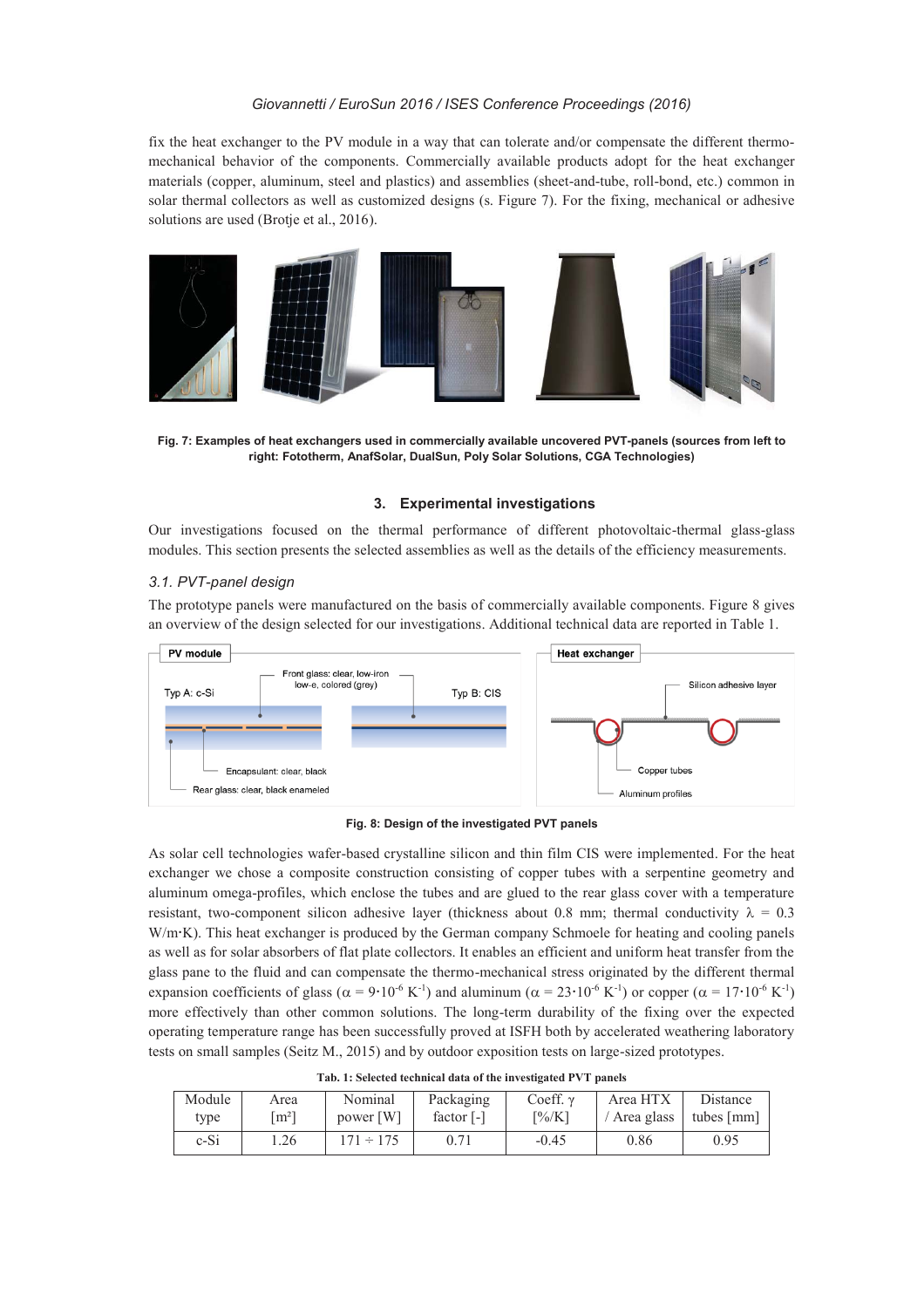*Giovannetti / EuroSun 2016 / ISES Conference Proceedings (2016)* 

| <b>ור</b><br>$_{0.84}$<br>$\Omega$<br>O <sub>4</sub><br>ЧΔ<br>$-0.5$ .<br>u<br>_<br>ပၤ၁<br>v.v.<br>v.v. |
|---------------------------------------------------------------------------------------------------------|
|---------------------------------------------------------------------------------------------------------|

To analyze the impact of the front cover glass on the thermal performance of the PVT-panels four different panes were taken into consideration. Beside common clear glass typically used in architecture and glass with low iron content, two functional glasses with high solar transmittance specially developed for solar applications and already mentioned in Section 3 were selected: a colored (grey) glass intended for building integration and a low emissivity glass for improved thermal performance. Both coatings are deposited on a substrate with low iron content. The correspondent optical properties calculated according to ISO 9050 (solar spectral range) and EN 12898 (infrared spectral range) are reported in Table 2. The data of the clear and the grey glass were supplied by the manufacturers, the low iron and low-e glass were measured at ISFH by using the equipment already mentioned in Section 2.1 and a commercial Fourier transform infrared spectrometer.

| Cover type     | Solar transmittance $\tau$ | Solar absorptance $\alpha$ | Thermal emittance $\varepsilon$ |
|----------------|----------------------------|----------------------------|---------------------------------|
| Clear glass    | $0.85 \pm 0.01$            | $0.07 \pm 0.01$            | $0.84 \pm 0.02$                 |
| Low-iron glass | $0.90 \pm 0.01$            | $0.02 \pm 0.01$            | $0.84 \pm 0.02$                 |
| Grey glass     | $0.88 \pm 0.01$            | $\overline{\phantom{a}}$   | $0.84 \pm 0.02$                 |
| Low-e glass    | $0.86 \pm 0.01$            | $0.07 \pm 0.01$            | $0.30 \pm 0.02$                 |

**Tab. 2: Relevant optical properties of the investigated front glass covers** 

For the PVT-modules with crystalline silicon cells, we further investigate two alternative solutions for the standard combination clear glass + clear encapsulant, with the purpose to effectively mask the portion of the heat exchanger visible through the cell interspaces, thus providing for a more homogeneous appearance, and to increase the solar absorptance of the panel. In the first case we use an opaque black enameled glass (color RAL 9005), with the enamel layer facing the heat exchanger. In the second case, the PV module was laminated with a multilayer encapsulant consisting of a black fluoropolymer backsheet embedded between two transparent EVA films. Spectrometric measurements on the two modules report very similar results, which exclude a possible different optical impact of the films on the thermal efficiency of the PVT panels.

#### *3.3 Performance measurements*

The performance of the PVT panels was investigated by means of indoor and outdoor measurements according to ISO 9806, both in open circuit (OC) and with the PV modules operating in maximum power point (MPP). As the panels are intended for the integration into ventilated glass façades, additional measurements were carried out by closing the air cavity (40 mm) between the rear side of the test specimen and the mounting plate, which is otherwise open to allow free air circulation. The paper presents and discusses the results in OC mode, thus focusing on the impact of the design on the thermal efficiency of the panels.

For the eight prototypes, we report zero-loss efficiency values  $\eta_0$  between 0.61 and 0.78 (0.58 and 0.76 if referred to the hemispherical irradiance G and not to the net irradiance G", as displayed in Figure 9 and 10) as well as heat loss coefficients b<sub>1.5m/s</sub> (heat loss coefficients evaluated at a wind velocity w = 1.5 m/s) between 10.2 and 17.8 W/m<sup>2</sup>K. The correspondently calculated stagnation temperature (G = 1000 W/m<sup>2</sup>; ambient temperature = 30 °C; no wind) ranges between 84 °C and 126 °C. Compared to the performance of commercially available products (Brötje et al., 2016) or to previous research works, the results attest the potential of this reliable PVT assembly, in spite of the additional thermal resistance due to the rear glass pane and show at the same time the strong impact of the considered design options. Further performance improvements are technically feasible by optimizing the thickness of the silicon-based adhesive layer or by more efficiently coupling the heat exchanger to the PV module (larger contacted area of the aluminum profiles, smaller distance of the copper tubes). For a comprehensive assessment, also economic and longterm reliability aspects are to be taken into consideration. The influence of the single design options is displayed in Figure 9 and 10 and can be summed up as follows: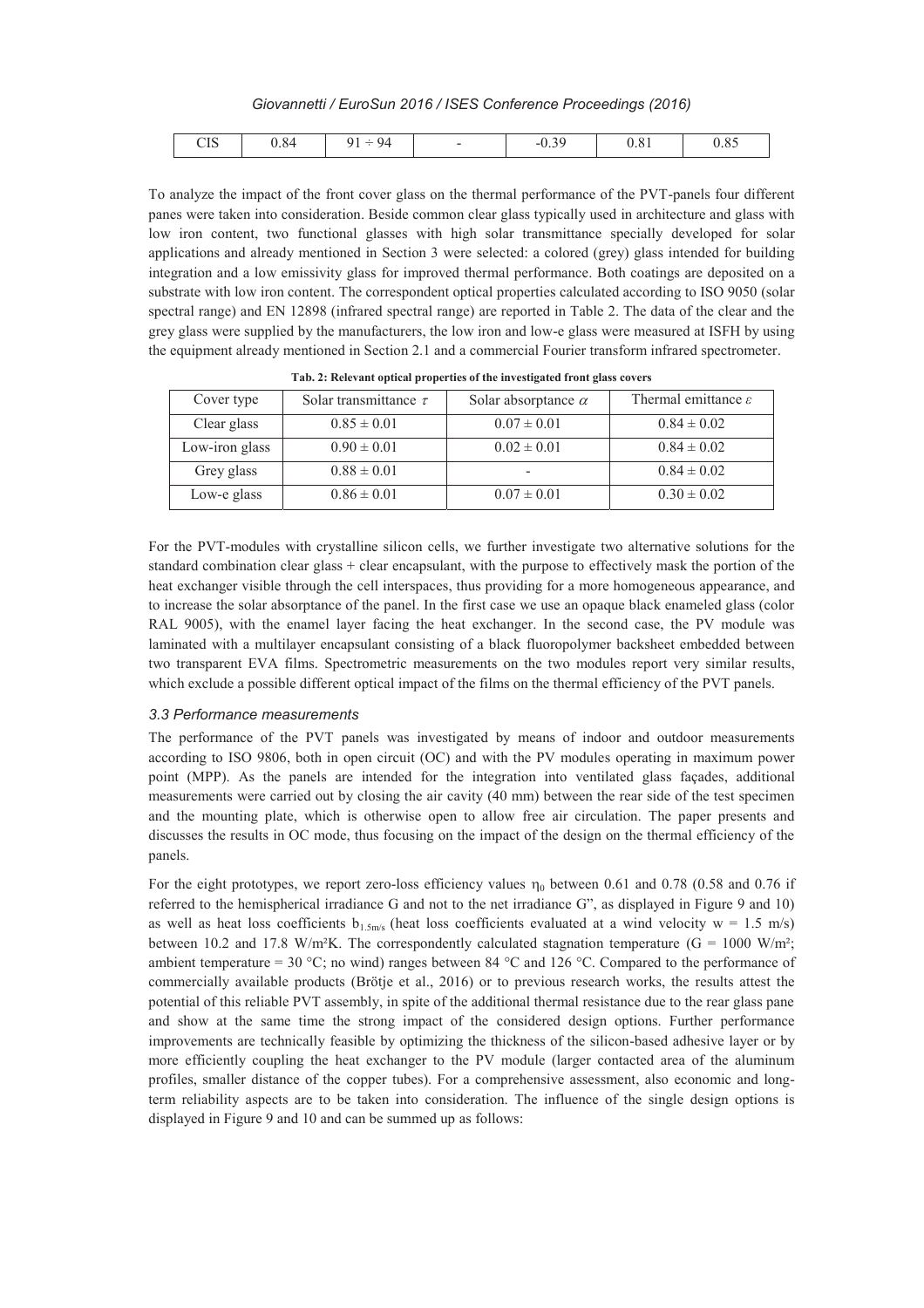Low-emissivity coating (Figure 9, left): in comparison to an identically assembled module equipped with common low-iron glass, the use of a low-emissivity front cover improves the heat loss coefficient  $b_1$ <sub>5m/s</sub> of the panel by 2.0 W/m<sup>2</sup>K. Thanks to the high solar transmittance of the coated pane and the better thermal insulation, also the conversion factor  $\eta_0$  is positively affected by the replacement of the cover. With refer to the specific boundary conditions (sky temperature  $T_{\text{sky}}$ ) improvements up to 0.04 (0.07 if referred to the hemispherical solar irradiance G and not to the net irradiance G) are reported.

• Colored cover (Figure 9, right): the influence of grey glass was investigated on PVT modules both with c-Si and CIS solar cells. The performance results remain slightly below our expectations: In combination with c-Si cells, for example, we measured a lower  $\eta_0$  than that of the module equipped with clear glass ( $\Delta \eta_0 = -0.01$ ), despite the higher solar transmittance declared by the manufacturer ( $\Delta \tau = 0.03$ ). This special combination of interference coating and light-scattering finishing proves to be an effective solution to modify the appearance of thin film modules and adapt them to the specific building design. In case of wafer-based silicon modules, on the contrary, the masking effect is not as satisfactory and the solar cells are still clearly visible under the cover. The aesthetical results are of course restricted to the selected glass and not transferable to other colors.

x Rear cover glass (Figure 10, left): non-transparent rear glass or encapsulants were used in combination with c-Si solar cells to mask the metallic heat exchanger and to enhance the solar absorptance of the PV module. The best performance was achieved by the panel equipped with a black enameled pane. Due to the higher thermal resistance between the heat sources (solar cell and black absorbing layer) and the fluid, the use of a fluoropolymer backsheet embedded between two EVA films leads to a decrease of the conversion factor by 0.04. The significant difference results not only from the position of the absorbing layer and the number of the sheets, but also from the low packaging factor of the PV module (71.4%). By using a single black EVA film as rear encapsulant and increasing the packaging factor lower deviations are expected. As further advantage of enameled glass the easier and more reliable processing has to be mentioned, which doesn't differ from the standard lamination procedure.

 $\bullet$  Rear ventilation of the panels (Figure 10, right): Convective heat losses at the rear side of the PVT modules confirm to have a significant impact on their thermal performance. By closing the air gap and suppressing the ventilation between the modules and the mounting panel, we report a well reproducible reduction of the heat loss coefficient b<sub>1.5m/s</sub> between 5.6 W/m<sup>2</sup>K and 5.7 W/m<sup>2</sup>K, which corresponds to an increase of the stagnation temperature by about 15 K.

Cell technology: due to the different size of the c-Si and CIS PV modules and the correspondently different configuration and tube distance adopted for the heat exchanger (s. Table 1), the results are not directly comparable. Assuming identical size and configuration, similar zero-loss efficiencies are expected and the discrepancy will depend more on the solution used to mask the heat exchanger in the c-Si module and on the packaging factor than on the photovoltaic technology itself. The choice of the solar cells has a much more significant impact on the aesthetics than on the performance of the panels.



**Fig. 9: Measured thermal efficiency of the investigated PVT panels. Left: comparison between prototypes with CIS PV modules featuring a low-iron and a low emissivity front glass cover (closed rear air cavity). Right: comparison**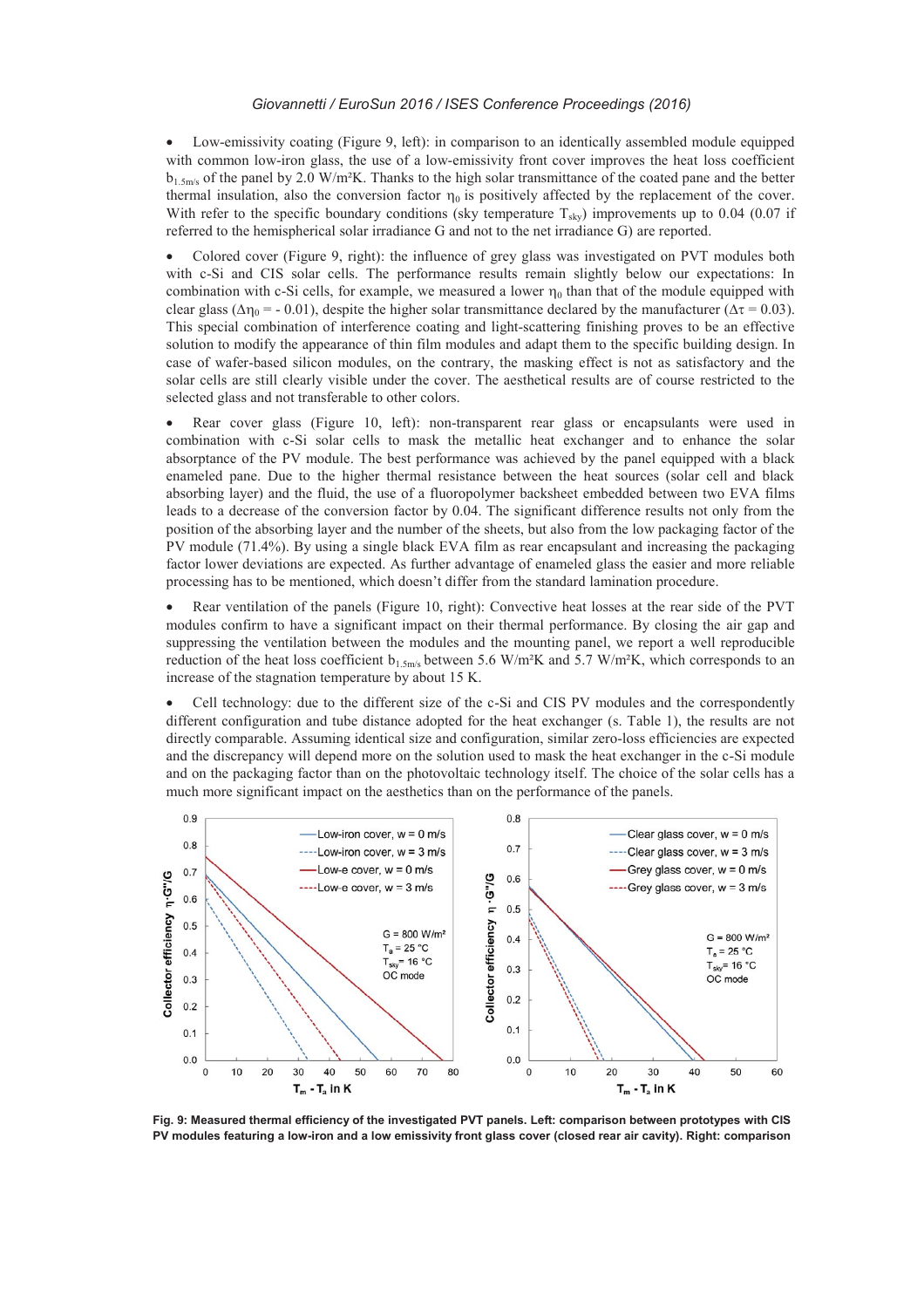**between prototypes with c-Si modules featuring a clear and a grey front glass cover (open rear air cavity). The results are displayed with refer to the hemispherical solar irradiance G and not to the net irradiance G".** 



**Fig. 10: Measured thermal efficiency of the investigated PVT panels. Left: comparison between prototypes with c-Si PV modules using a black enameled rear glass and a multilayer encapsulant embedding a black sheet to mask the heat exchanger (closed rear air cavity). Right: comparison between measurements on a prototype with a CIS PV module with and without ventilation of the rear air cavity. The results are displayed with refer to the hemispherical solar irradiance G and not to the net irradiance G".** 

#### **4. Conclusion**

Uncovered glass-glass PVT-modules offer a high design freedom by combining different types of solar cell technologies, front and rear cover glass as well as encapsulating sheets. We investigate the performance of 8 different modules by means of thermal efficiency measurements in open circuit mode. The results show the strong impact of the design options as well as the potential of this PVT assembly. We report conversion factors  $\eta_0$  between 0.61 and 0.78 as well as heat loss coefficients  $b_1$ <sub>5m/s</sub> between 10.2 and 17.8 W/m<sup>2</sup>K. Considering both performance and aesthetics, the best results are achieved by combining a high transmittance low-emissivity front cover with a CIS thin film photovoltaic module.

#### **5. Acknowledgments**

The project underlying this publication is funded by the German Federal Ministry for Economic Affairs and Energy, on the basis of a decision of the German Federal Parliament ("Solar Glas - Development of a cost efficient solar activated glass façade for heat and electricity production", reference number: 16KN014827). The investigations are carried out in cooperation with the companies Konvortec GmbH and Energy Glas GmbH. The PV-modules were manufactured and supplied by the company Antec-Solar GmbH. The authors are grateful for the support and responsible for the content of the paper.

#### **6. References**

Brötje, S., Kirchner, M., Giovannetti, F., 2016. Performance and heat transfer analysis of unglazed photovoltaic-thermal collectors with detachable compound. Proceedings  $11<sup>th</sup>$  EuroSun Conference.

Chen, Y., Yang, Y., Z. Feng, Z., Altermatt, P.P., Shen, H., 2012. Color modulation of c-si solar cells without significant current-loss by means of double layer anti-reflective coating. Proceedings 27<sup>th</sup> EUPVSEC Conference.

Dupeyrat, P., Ménézo, C., Rommel, M., Henning, H-M., 2011. Efficient single glazed flat plate photovoltaic–thermal hybrid collector for domestic hot water system. Solar Energy. 85, 1457-1468.

Farkas K., 2013. Designing photovoltaic systems for architectural integration - Criteria and guidelines for